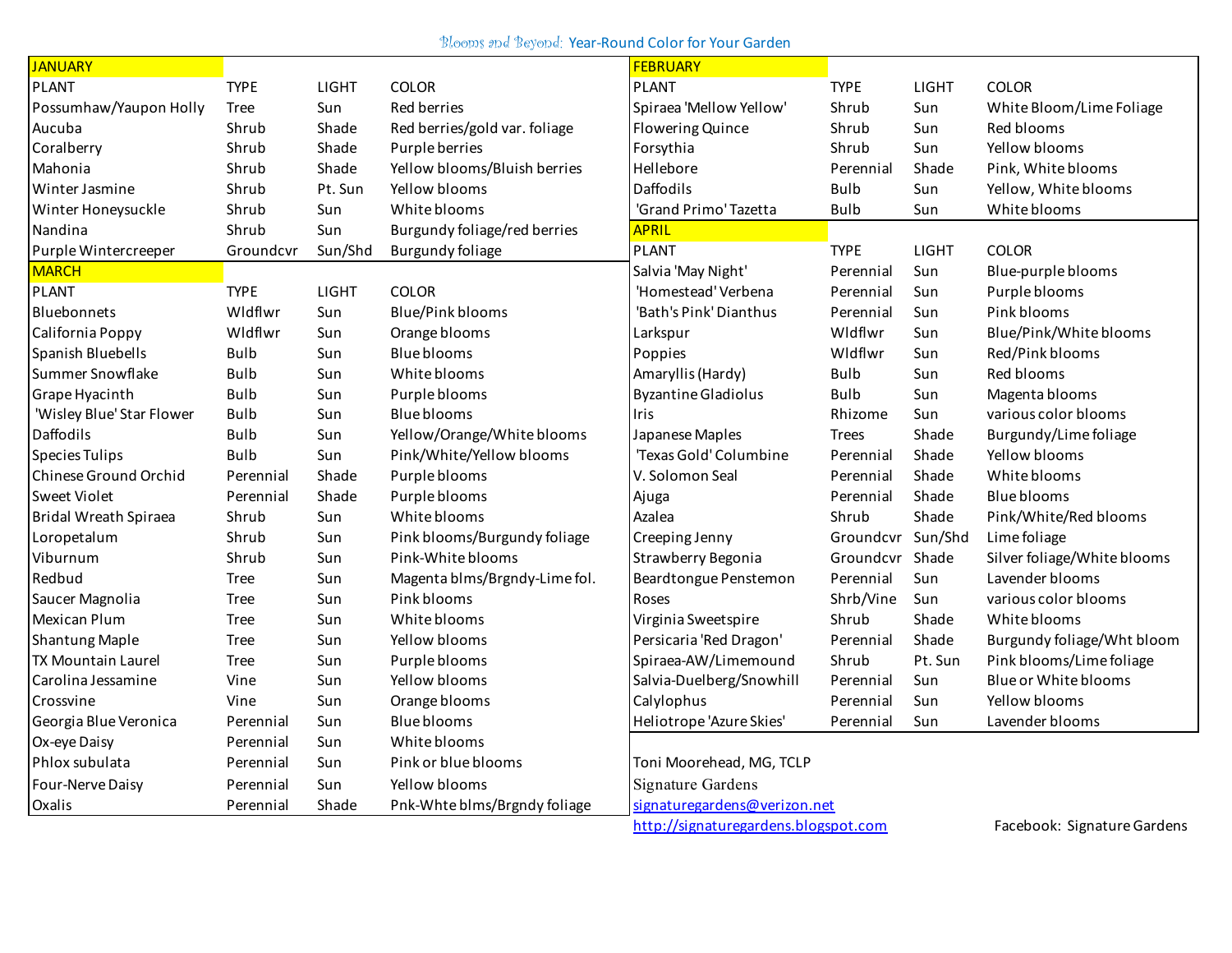Blooms and Beyond: Year-Round Color for Your Garden

| <b>MAY</b>                     |             |         |                                  | <b>JULY</b>                  |             |              |                                      |
|--------------------------------|-------------|---------|----------------------------------|------------------------------|-------------|--------------|--------------------------------------|
| <b>PLANT</b>                   | <b>TYPE</b> | LIGHT   | <b>COLOR</b>                     | <b>PLANT</b>                 | <b>TYPE</b> | LIGHT        | <b>COLOR</b>                         |
| Daylilies                      | Perennial   | Sun     | various color blooms             | <b>Summer Phlox</b>          | Perennial   | Sun          | Pink/White blooms                    |
| Hydrangeas                     | Shrub       | Shade   | Pink/White blooms                | Rudbeckia                    | Perennial   | Sun          | Yellow blooms                        |
| Bear's Breeches                | Perennial   | Shade   | White blooms                     | Crape Myrtles                | Tree        | Sun          | Pink/White/Red blooms                |
| <b>Black &amp; Blue Salvia</b> | Perennial   | Sun/Shd | Blue blooms                      | Rose of Sharon Althea        | Shrub/Tree  | Sun          | Pink/White/Purple blooms             |
| <b>Red Yucca</b>               | Perennial   | Sun     | Coral or Yellow blooms           | Rock Rose                    | Perennial   | Sun          | Pink blooms                          |
| <b>Russian Sage</b>            | Perennial   | Sun     | Lavender blooms                  | Datura                       | Perennial   | Sun          | White bloom                          |
| Gray Creeping Germander        | Perennial   | Sun     | Lavender blooms                  | Pickerel Rush                | Pond        | Sun          | Blue bloom (pond)                    |
| Pink Skullcap                  | Perennial   | Sun     | Pink blooms                      | Water Lily                   | Pond        | Sun          | Pink, White blooms                   |
| Catmint 'Walkers Low'          | Perennial   | Sun     | Lavender blooms                  | Candy Lily                   | Perennial   | Sun          | Orange blooms                        |
| Verbena Bonariensis            | Perennial   | Sun     | Lavender blooms                  | Rain Lily                    | <b>Bulb</b> | Sun          | Pink/White/Yellow blooms             |
| Purple Coneflower              | Perennial   | Sun     | Pink blooms                      | Crinum Lily                  | <b>Bulb</b> | Sun          | Pink/White blooms                    |
| Jerusalem Sage                 | Perennial   | Sun     | Yellow blooms                    | <b>Black Beauty Lily</b>     | <b>Bulb</b> | Sun          | Pink blooms                          |
| Pomegranate                    | Tree/Shrub  | Sun     | Orange blooms/red fruit          | Lycoris squamigera           | <b>Bulb</b> | Sun          | Pink blooms                          |
| 'Madison' Jasmine              | Vine        | Sun     | White blooms                     | African Blood Lily           | <b>Bulb</b> | Sun          | Red blooms                           |
| Amaryllis 'Apple Blossom'      | <b>Bulb</b> | Sun     | Pink-White blooms                | Trop.Gnt. Spider Lily        | Bulb        | Shade        | White bloom                          |
| Clematis                       | Vine        | Sun     | Purple, blue, pink, white blooms | Abelia                       | Shrub       | Sun          | Pink/White blooms, var. fol.         |
| Alstroemeria                   | Perennial   | Sun     | Red/Pink blooms                  | <b>AUGUST</b>                |             |              |                                      |
| Lizard's Tail                  | Pond        | Sun     | White blooms                     | <b>PLANT</b>                 | <b>TYPE</b> | <b>LIGHT</b> | <b>COLOR</b>                         |
| <b>JUNE</b>                    |             |         |                                  | <b>Blackfoot Daisy</b>       | Perennial   | Sun          | White blooms                         |
| <b>PLANT</b>                   | <b>TYPE</b> | LIGHT   | <b>COLOR</b>                     | Salvia                       | Perennial   | Sun          | Blue/White/Pink/Prple blms           |
| Canna                          | Perennial   | Sun     | various blooms & foliage         | Zexmenia                     | Perennial   | Sun          | Yellow blooms                        |
| Cosmos                         | Annual      | Sun     | Orange/Yellow blooms             | Lantana                      | Perennial   | Sun          | various color blooms                 |
| Loosestrife                    | Perennial   | Sun     | Pink blooms                      | Purple Heart                 | Perennial   | Sun/Shd      | Pink blooms/Purple foliage           |
| Bee Balm                       | Perennial   | Sun     | Purple/Pink/Red blooms           | Katie's Ruellia              | Perennial   | Sun          | Blue/Pink/White blooms               |
| Eriogonum allenii              | Perennial   | Sun     | Yellow blooms                    | Society Garlic               | Perennial   | Sun          | Lavender blooms                      |
| Triumphator Lily               | Perennial   | Sun     | Pink-White blooms                | Hyacinth Bean Vine           | Vine        | Sun          | Lavender blms/Purple pods            |
| Daylilies                      | Perennial   | Sun     | various blooms & foliage         | Chocolate Plant              | Perennial   | Shade        | Purple blooms                        |
| Agapanthus                     | Perennial   | Sun     | Blue or White blooms             | Gomphrena                    | Annual      | Sun          | Purple blooms                        |
| Pineapple Lily                 | Perennial   | Sun     | Pink bloom                       | Melampodium                  | Annual      | Sun          | Yellow blooms                        |
| Hardy Hibiscus                 | Perennial   | Sun     | Red/Pink/White blooms            | 'Profusion' Zinnia           | Annual      | Sun          | Orange/Yellow/Pink/White             |
| Caladiums                      | Annual      | Shade   | Pink/Red/White foliage           | Cora' Vinca                  | Annual      | Sun          | Pink/White/Red/Purple blms           |
| Vitex                          | Tree/Shrub  | Sun     | Purple blooms                    | Chitalpa                     | <b>Tree</b> | Sun          | White blooms                         |
| <b>Butterfly Bush</b>          | Perennial   | Sun     | Purple/Pink/White blooms         | <b>Butterfly Ginger</b>      | Perennial   | Pt Sun       | White blooms                         |
| Gaura                          | Perennial   | Sun     | White-Pink blooms                | Toni Moorehead, MG, TCLP     |             |              |                                      |
| <b>Prickly Pear Cactus</b>     | Cactus      | Sun     | Yellow blooms                    | Signature Gardens            |             |              | Facebook: Signature Gardens          |
|                                |             |         |                                  | signaturegardens@verizon.net |             |              | http://signaturegardens.blogspot.com |